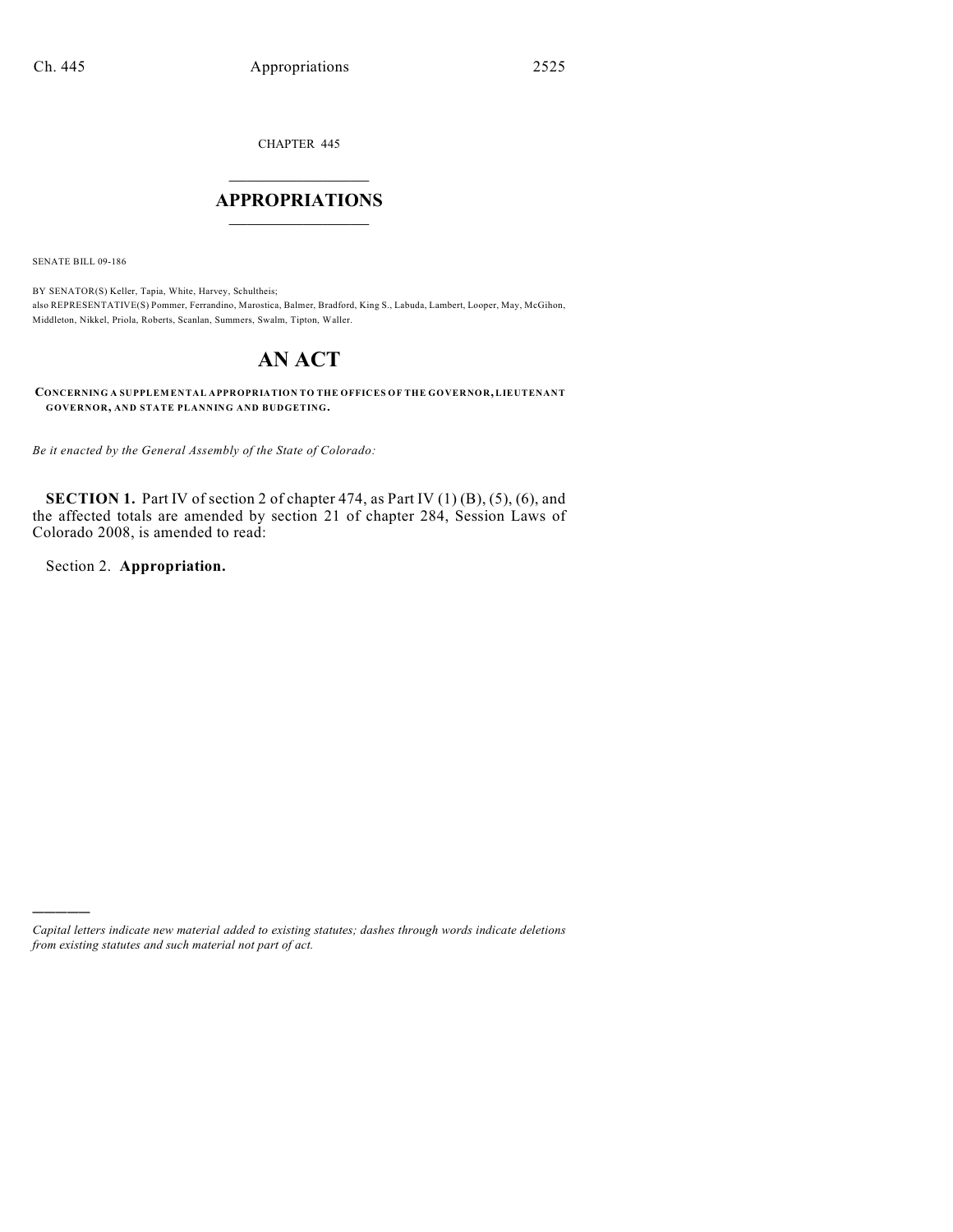|                              |                                                                      |              |                               |                |                                                | <b>APPROPRIATION FROM</b> |                                       |                                |
|------------------------------|----------------------------------------------------------------------|--------------|-------------------------------|----------------|------------------------------------------------|---------------------------|---------------------------------------|--------------------------------|
|                              | ITEM &<br><b>SUBTOTAL</b>                                            | <b>TOTAL</b> | <b>GENERAL</b><br><b>FUND</b> |                | <b>GENERAL</b><br><b>FUND</b><br><b>EXEMPT</b> | CASH<br><b>FUNDS</b>      | <b>REAPPROPRIATED</b><br><b>FUNDS</b> | <b>FEDERAL</b><br><b>FUNDS</b> |
|                              | \$                                                                   | \$           | \$                            | \$             | \$                                             |                           | \$<br>\$                              |                                |
|                              |                                                                      |              |                               | <b>PART IV</b> |                                                |                           |                                       |                                |
|                              | <b>GOVERNOR - LIEUTENANT GOVERNOR - STATE PLANNING AND BUDGETING</b> |              |                               |                |                                                |                           |                                       |                                |
|                              |                                                                      |              |                               |                |                                                |                           |                                       |                                |
| (1) OFFICE OF THE GOVERNOR   |                                                                      |              |                               |                |                                                |                           |                                       |                                |
| (A) Governor's Office        |                                                                      |              |                               |                |                                                |                           |                                       |                                |
| Administration of            |                                                                      |              |                               |                |                                                |                           |                                       |                                |
| Governor's Office and        |                                                                      |              |                               |                |                                                |                           |                                       |                                |
| Residence                    | 2,624,646                                                            |              |                               | 2,605,226      |                                                |                           | $19,420$ <sup>a</sup>                 |                                |
|                              | 2,540,877                                                            |              |                               | 2,521,457      |                                                |                           |                                       |                                |
|                              |                                                                      |              |                               | $(35.4$ FTE)   |                                                |                           |                                       |                                |
| Discretionary Fund           | 20,000                                                               |              |                               | 20,000         |                                                |                           |                                       |                                |
|                              | 19,500                                                               |              |                               | 19,500         |                                                |                           |                                       |                                |
| <b>Mansion Activity Fund</b> | 200,000                                                              |              |                               |                |                                                | $200,000^{\circ}$         |                                       |                                |
|                              | 2,844,646                                                            |              |                               |                |                                                |                           |                                       |                                |
|                              | 2,760,377                                                            |              |                               |                |                                                |                           |                                       |                                |
|                              |                                                                      |              |                               |                |                                                |                           |                                       |                                |

<sup>a</sup> This amount shall be from indirect cost recoveries from federal grants received by the Office of the Governor.

 $b$  This amount shall be from rental fees.

### **(B) Special Purpose**

| Health, Life, and Dental | .,536,394 | 504.717<br>704.71 | $0.16 \text{ A} \leq A$<br>0.010.404 | 15.213<br>$\sim$ $\sim$ |
|--------------------------|-----------|-------------------|--------------------------------------|-------------------------|
|--------------------------|-----------|-------------------|--------------------------------------|-------------------------|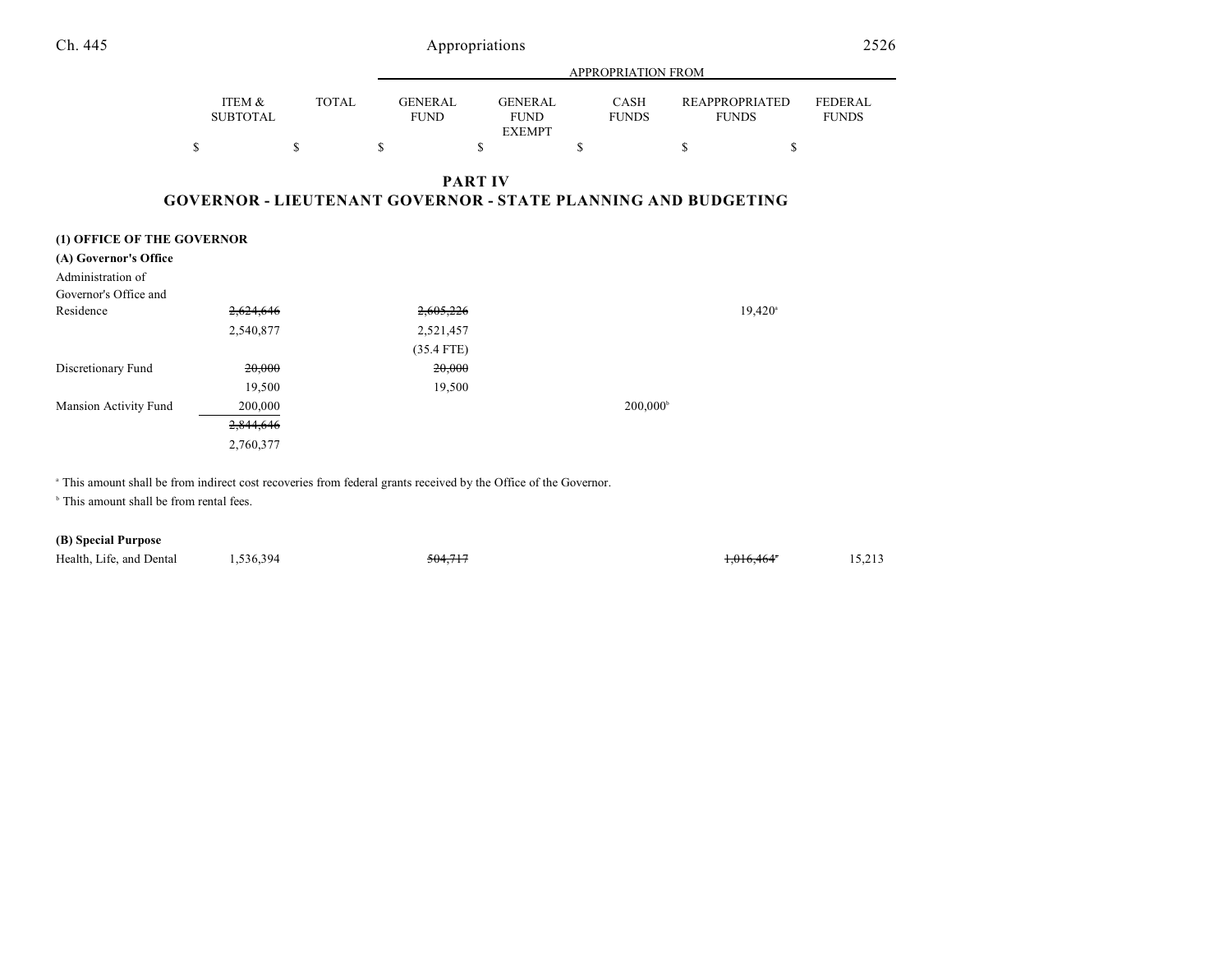|                                                       |           | 422,173   | $7,040^{\rm b}$    | 1,091,968 <sup>a</sup> |        |
|-------------------------------------------------------|-----------|-----------|--------------------|------------------------|--------|
| Short-term Disability                                 | 26,491    | 4,889     | $2,616^{\circ}$    | $18,688$ <sup>*</sup>  | 298    |
|                                                       |           | 4,158     |                    | $19,419$ <sup>a</sup>  |        |
| S.B. 04-257 Amortization                              |           |           |                    |                        |        |
| <b>Equalization Disbursement</b>                      | 330,638   | 58,919    | $32,196^{\circ}$   | 230,016*               | 9,507  |
|                                                       |           | 50,105    |                    | 238,830 <sup>a</sup>   |        |
| S.B. 06-235 Supplemental<br>Amortization Equalization |           |           |                    |                        |        |
| Disbursement                                          | 154,008   | 26,639    | $15,092^b$         | 107,820*               | 4,457  |
|                                                       |           | 22,654    |                    | 111,805 <sup>a</sup>   |        |
| Salary Survey and Senior                              |           |           |                    |                        |        |
| <b>Executive Service</b>                              | 767,521   | 237,751   |                    | 517,555*               | 12,215 |
|                                                       |           | 201,040   | 3,017 <sup>b</sup> | 551,249 <sup>a</sup>   |        |
| Performance-based Pay                                 |           |           |                    |                        |        |
| Awards                                                | 305,359   | 89,696    | $3,090^{\circ}$    | 208,774°               | 3,799  |
|                                                       |           | 74,647    |                    | 223,823 <sup>a</sup>   |        |
| Shift Differential                                    | 44,120    |           |                    | 44,120°                |        |
| Workers' Compensation                                 | 99,013    | 12,057    |                    | $86,956^{\circ}$       |        |
| Legal Services for 1,451                              |           |           |                    |                        |        |
| hours                                                 | 258,970   | 250,207   |                    | $8,763$ <sup>a</sup>   |        |
| Purchase of Services from                             |           |           |                    |                        |        |
| Computer Center                                       | 2,081,610 | 1,194,045 |                    | 887,565 <sup>a</sup>   |        |
| <b>Multiuse Network</b>                               |           |           |                    |                        |        |
| Payments                                              | 56,037    | 17,976    |                    | 38,061 <sup>a</sup>    |        |
| MANAGEMENT AND                                        |           |           |                    |                        |        |
| <b>ADMINISTRATION OF OIT</b>                          | 53,009    | 45,366    | $2,115^b$          | $2,490$ <sup>a</sup>   | 3,038  |
|                                                       |           |           |                    |                        |        |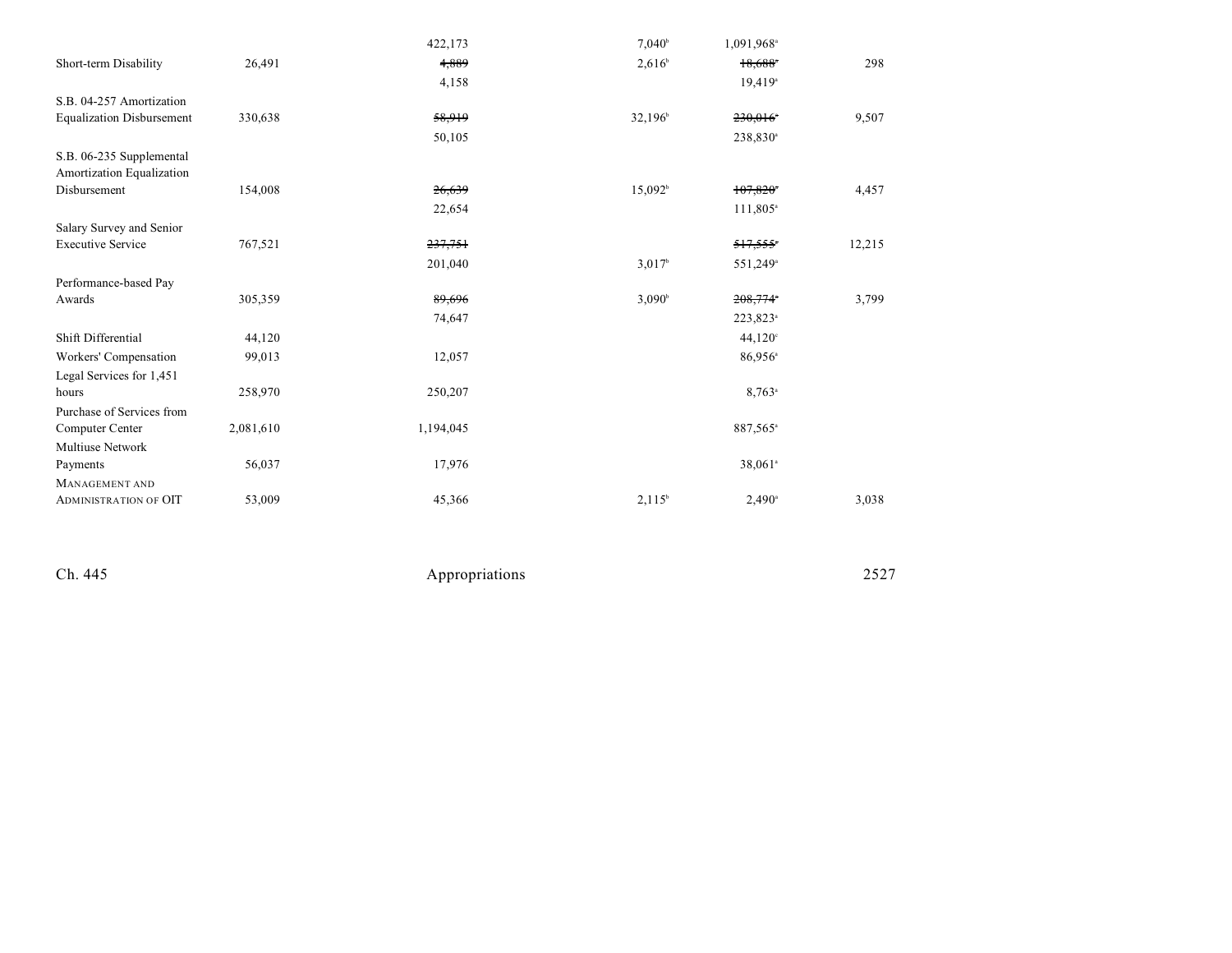APPROPRIATION FROM

|                                                                                               |                                   |                    | APPROPRIATION FROM                  |                                                      |                                   |                                                                        |                                |
|-----------------------------------------------------------------------------------------------|-----------------------------------|--------------------|-------------------------------------|------------------------------------------------------|-----------------------------------|------------------------------------------------------------------------|--------------------------------|
|                                                                                               | ITEM &<br><b>SUBTOTAL</b><br>\$   | <b>TOTAL</b><br>\$ | <b>GENERAL</b><br><b>FUND</b><br>\$ | <b>GENERAL</b><br><b>FUND</b><br><b>EXEMPT</b><br>\$ | <b>CASH</b><br><b>FUNDS</b><br>\$ | <b>REAPPROPRIATED</b><br><b>FUNDS</b><br>\$<br>\$                      | <b>FEDERAL</b><br><b>FUNDS</b> |
| Payment to Risk<br>Management and Property<br>Funds<br>Vehicle Lease Payments<br>Leased Space | 392,102<br>104,277<br>500,920     |                    | 116,226                             |                                                      |                                   | 275,876 <sup>a</sup><br>$104,277$ <sup>a</sup><br>500,920 <sup>a</sup> |                                |
| Capitol Complex Leased<br>Space                                                               | 645,818<br>7,303,278<br>7,356,287 |                    | 265,341                             |                                                      |                                   | 380,477 <sup>a</sup>                                                   |                                |

<sup>a</sup> Of these amounts,  $\frac{4,111,457}{4}$  \$4,251,724 shall be from fees from user agencies related to the operation of Statewide Information Technology Services, \$207,934 shall be collected for the purpose of indirect cost recoveries from the State Highway Fund by the Department of Transportation, pursuant to Section 43-1-113 (8) (a), C.R.S., \$41,585 shall be collected for the purpose of statewide indirect cost recoveries, \$10,618 shall be collected for the purpose of indirect cost recoveries from the Department of Human Services, and \$10,618 shall be collected for the purpose of indirect cost recoveries from the Department of Regulatory Agencies.

 $<sup>b</sup>$  These amounts shall be from various cash sources.</sup>

<sup>e</sup> This amount shall be from the Department of Personnel Revolving Fund created in Section 24-30-1108 (1), C.R.S., the Telecommunications Revolving Fund created in Section 24-37.5-505 (1), C.R.S., the Computer Services Revolving Fund created in Section 24-37.5-604 (2), C.R.S., and the Public Safety Communications Trust Fund created in Section 24-37.5-506 (1), C.R.S., related to the operation of Statewide Information Technology Services. For informational purposes, funds from the Department of Personnel Revolving Fund, the Telecommunications Revolving Fund, and the Computer Services Revolving Fund, originate as user fees transferred from other state agencies.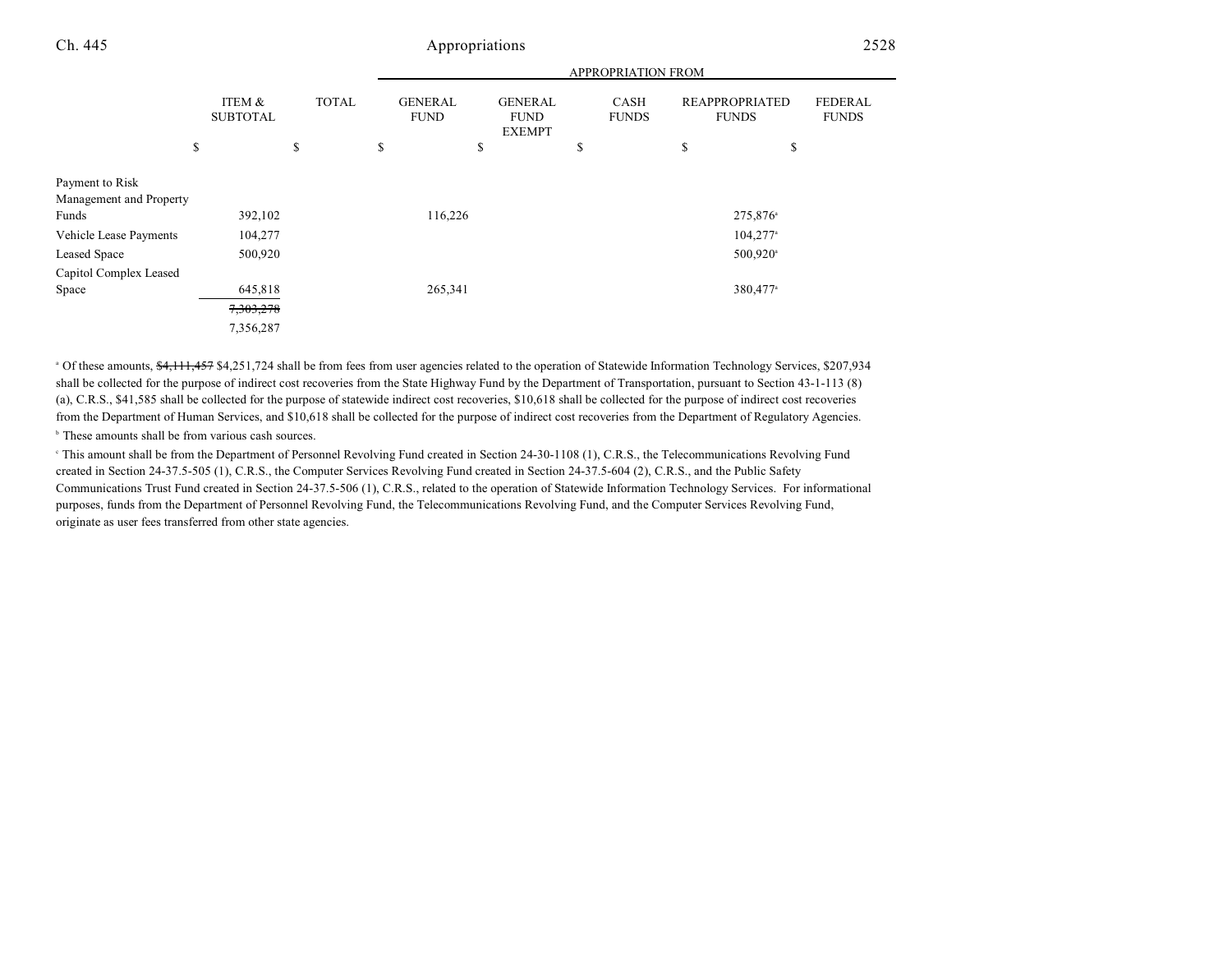| (C) Governor's Energy Office    |            |           |                        |                          |
|---------------------------------|------------|-----------|------------------------|--------------------------|
| Program Administration          | 1,094,400  |           |                        | 1,094,400*               |
|                                 | 1,093,103  |           |                        | $1,093,103$ <sup>a</sup> |
|                                 |            |           |                        | $(27.0$ FTE)             |
| Low-Income Energy               |            |           |                        |                          |
| Assistance                      | 7,050,000  |           | 7,050,000 <sup>b</sup> |                          |
| Colorado Renewable              |            |           |                        |                          |
| <b>Energy Authority</b>         | 2,000,000  |           | $2,000,000^{\circ}$    |                          |
| Clean Energy                    | 7,653,149  |           | 7,653,149              |                          |
|                                 | 7,651,034  |           | 7,651,034°             |                          |
|                                 |            |           | $(4.0$ FTE)            |                          |
| School Energy Efficiency        | 496,000    |           | 496,000 <sup>d</sup>   |                          |
|                                 |            |           | $(2.0$ FTE)            |                          |
| Solar Incentives                | 2,013,750  | 2,013,750 |                        |                          |
|                                 | 1,013,750  | 1,013,750 |                        |                          |
| Legal Services for 230          |            |           |                        |                          |
| hours                           | 17,273     |           |                        | $17,273^{\circ}$         |
| <b>Indirect Cost Assessment</b> | 9,015      |           |                        | $9,015$ <sup>f</sup>     |
|                                 | 20,333,587 |           |                        |                          |
|                                 | 19,330,175 |           |                        |                          |

<sup>a</sup> This amount includes petroleum escrow violation awards and federal state energy program grants estimated to be received by the Governor's Energy Office, and is included for informational purposes only.

<sup>b</sup> These amounts shall be from the Operational Account of the Severance Tax Trust Fund created in Section 39-29-109 (1) (a), C.R.S.

 This amount shall be from the Clean Energy Fund created in Section 24-75-1201 (1), C.R.S. Moneys in the Clean Energy Fund are continuously appropriated and <sup>c</sup> is included for informational purposes only.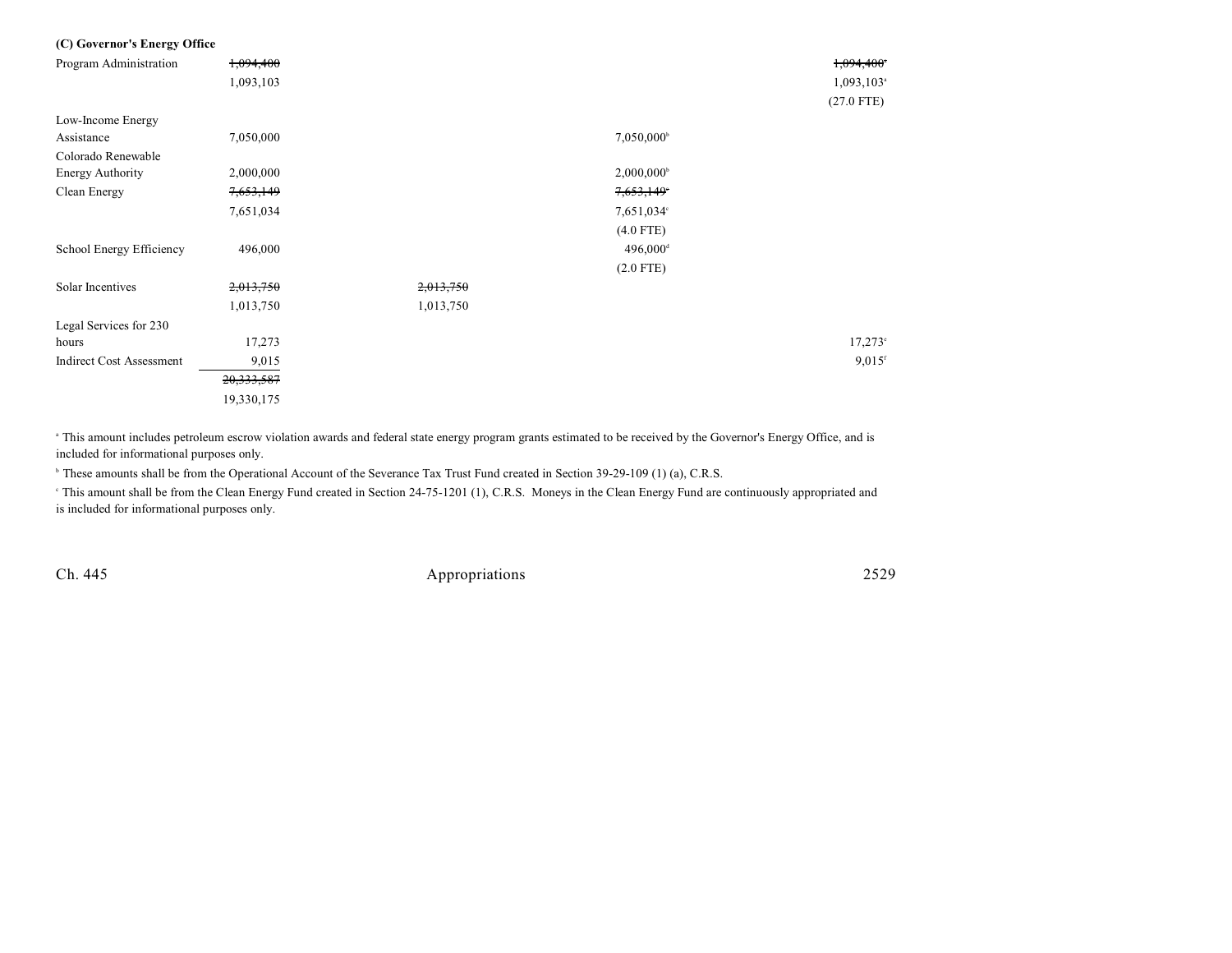|                           |       |                               | APPROPRIATION FROM            |                             |                                       |                                |  |
|---------------------------|-------|-------------------------------|-------------------------------|-----------------------------|---------------------------------------|--------------------------------|--|
| ITEM &<br><b>SUBTOTAL</b> | TOTAL | <b>GENERAL</b><br><b>FUND</b> | <b>GENERAL</b><br><b>FUND</b> | <b>CASH</b><br><b>FUNDS</b> | <b>REAPPROPRIATED</b><br><b>FUNDS</b> | <b>FEDERAL</b><br><b>FUNDS</b> |  |
|                           |       |                               | <b>EXEMPT</b>                 |                             |                                       |                                |  |
|                           |       |                               |                               |                             |                                       |                                |  |

<sup>d</sup> This amount shall be from the Public School Energy Efficiency Fund created in Section 39-29-109.5 (2), C.R.S. Moneys in the Public School Energy Fund are continuously appropriated and is included for informational purposes only.

 $\degree$  This amount shall be for legal services for the Governor's Energy Office, and is included for informational purposes only.

<sup>f</sup> This amount shall be for indirect cost recoveries, and is included for informational purposes only.

#### **(D) Other Programs and Grants**

| Program Administration | 9.972.714 | 9.972.714 |
|------------------------|-----------|-----------|

The amount includes federal grants estimated to be received by the Headstart Program, Gaining Early Awareness and Readiness for Undergraduate Program, Screening Brief Intervention Referral and Treatment Program, Access to Recovery Program, and other initiatives, and is included for informational purposes only.

| (E) Office of Homeland Security |            |              |
|---------------------------------|------------|--------------|
| Program Administration          | 971.012    | 971,012      |
|                                 |            | $(10.0$ FTE) |
| Grants and Training             | 18,761,187 | 18,761,187   |
|                                 | 19,732,199 |              |

60,186,424 59,151,752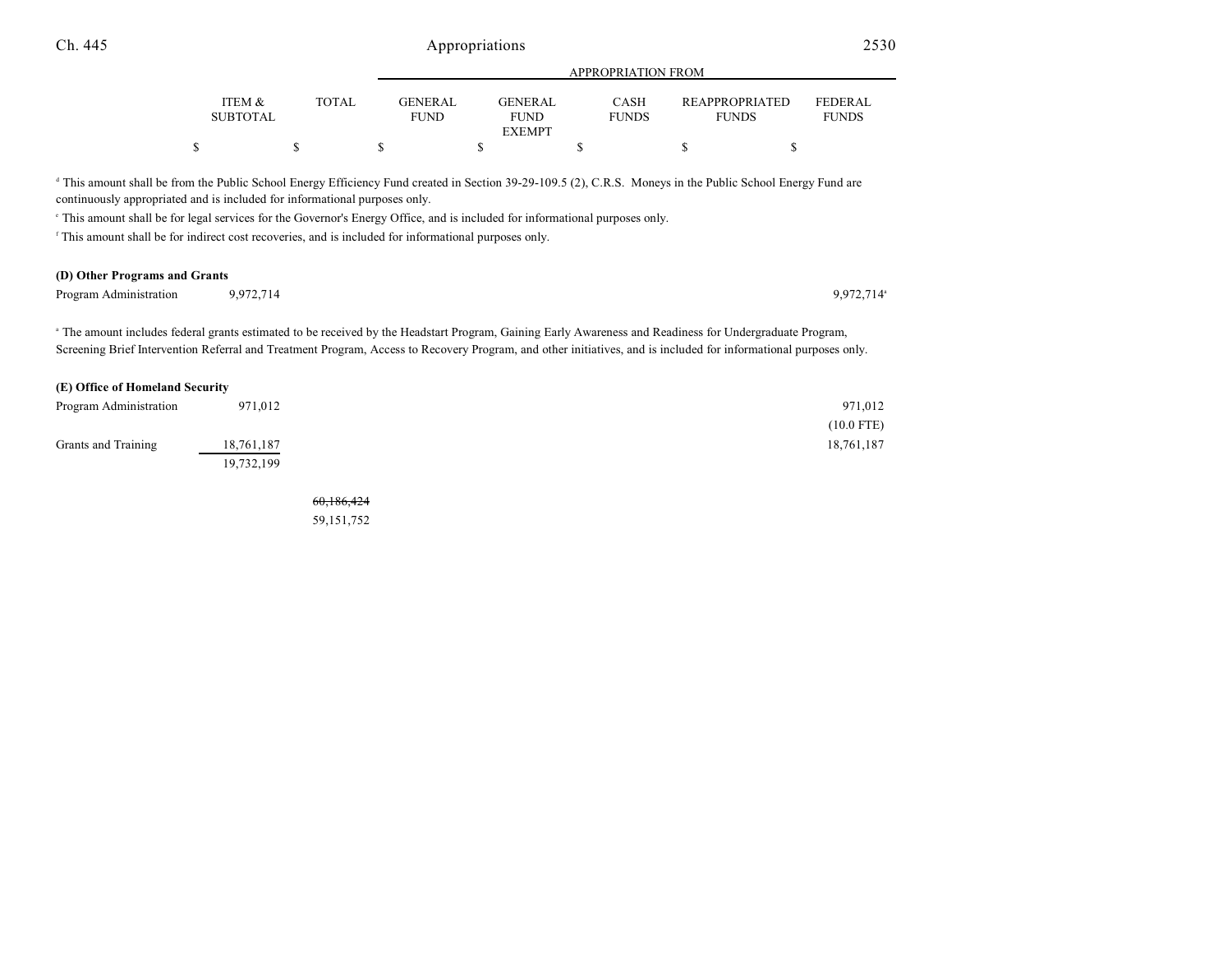### **(2) OFFICE OF THE LIEUTENANT GOVERNOR**

| Administration       | 314,461 | 236,923     |                 | $77,538^{\circ}$ |
|----------------------|---------|-------------|-----------------|------------------|
|                      | 307,714 | 230,176     |                 |                  |
|                      |         | $(2.7$ FTE) |                 | $(1.0$ FTE)      |
| Discretionary Fund   | 5,000   | 5,000       |                 |                  |
|                      | 4,875   | 4,875       |                 |                  |
| Commission of Indian |         |             |                 |                  |
| Affairs              | 101,467 | 99,967      | $1,500^{\circ}$ |                  |
|                      | 98,968  | 97,468      |                 |                  |
|                      |         | $(2.3$ FTE) |                 |                  |
|                      |         | 420,928     |                 |                  |
|                      |         | 411,557     |                 |                  |

<sup>a</sup> This amount shall be from the Early Childhood Cash Fund created in Section 26-6.5-109, C.R.S.

 $\,^{\circ}$  This amount shall be from private donations.

#### **(3) OFFICE OF STATE PLANNING AND BUDGETING**

| Personal Services         | 1,373,899 |           | 1,373,899 <sup>a</sup> |
|---------------------------|-----------|-----------|------------------------|
|                           |           |           | $(19.5$ FTE)           |
| <b>Operating Expenses</b> | 51,724    |           | 51,724                 |
|                           | 51,039    |           | 51,039 <sup>a</sup>    |
| Economic Forecasting      |           |           |                        |
| Subscriptions             | 16,362    |           | $16,362$ <sup>a</sup>  |
|                           |           | 1,441,985 |                        |
|                           |           | 1,441,300 |                        |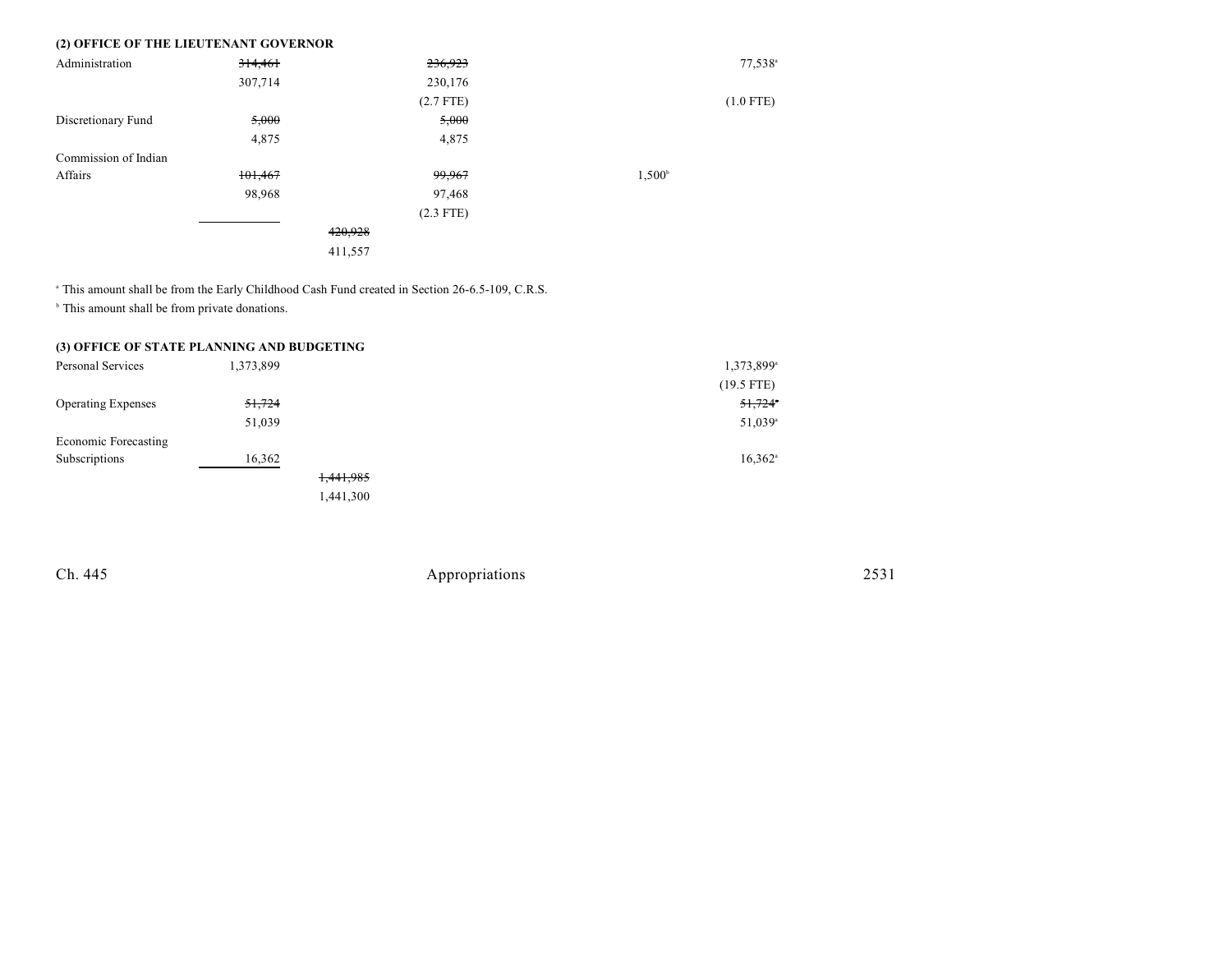|                           |       |                        | APPROPRIATION FROM     |                             |                                       |                         |  |  |
|---------------------------|-------|------------------------|------------------------|-----------------------------|---------------------------------------|-------------------------|--|--|
| ITEM &<br><b>SUBTOTAL</b> | TOTAL | GENERAL<br><b>FUND</b> | GENERAL<br><b>FUND</b> | <b>CASH</b><br><b>FUNDS</b> | <b>REAPPROPRIATED</b><br><b>FUNDS</b> | FEDERAL<br><b>FUNDS</b> |  |  |
|                           |       |                        | <b>EXEMPT</b>          |                             |                                       |                         |  |  |
|                           |       |                        |                        |                             |                                       |                         |  |  |

<sup>a</sup> These amounts shall be from indirect cost recoveries collected from the State Highway Fund by the Department of Transportation, pursuant to Section 43-1-113 (8) (a), C.R.S.

#### **(4) ECONOMIC DEVELOPMENT PROGRAMS**

| Administration                  | 447,161   | 432,372     |                     | 14,789 <sup>a</sup>  |
|---------------------------------|-----------|-------------|---------------------|----------------------|
|                                 | 446,815   | 432,026     |                     |                      |
|                                 |           | $(6.0$ FTE) |                     |                      |
| Vehicle Lease Payments          | 13,894    | 13,894      |                     |                      |
| Leased Space                    | 231,540   | 231,540     |                     |                      |
| <b>Business Development</b>     | 880,099   | 865,099     | $15,000^{\circ}$    |                      |
|                                 | 878,903   | 863,903     |                     |                      |
|                                 |           | $(9.2$ FTE) |                     |                      |
| <b>Grand Junction Satellite</b> |           |             |                     |                      |
| Office                          | 67,007    | 67,007      |                     |                      |
|                                 |           | $(1.0$ FTE) |                     |                      |
| Minority Business Office        | 152,636   | 147,686     | $4,950^{\circ}$     |                      |
|                                 | 151,441   | 146,491     |                     |                      |
|                                 |           | $(2.5$ FTE) |                     |                      |
| Leading Edge Program            |           |             |                     |                      |
| Grants                          | 126,407   | 50,976      | 75,431 <sup>d</sup> |                      |
| <b>Small Business</b>           |           |             |                     |                      |
| Development Centers             | 1,299,487 | 84,483      |                     | <del>1,215,004</del> |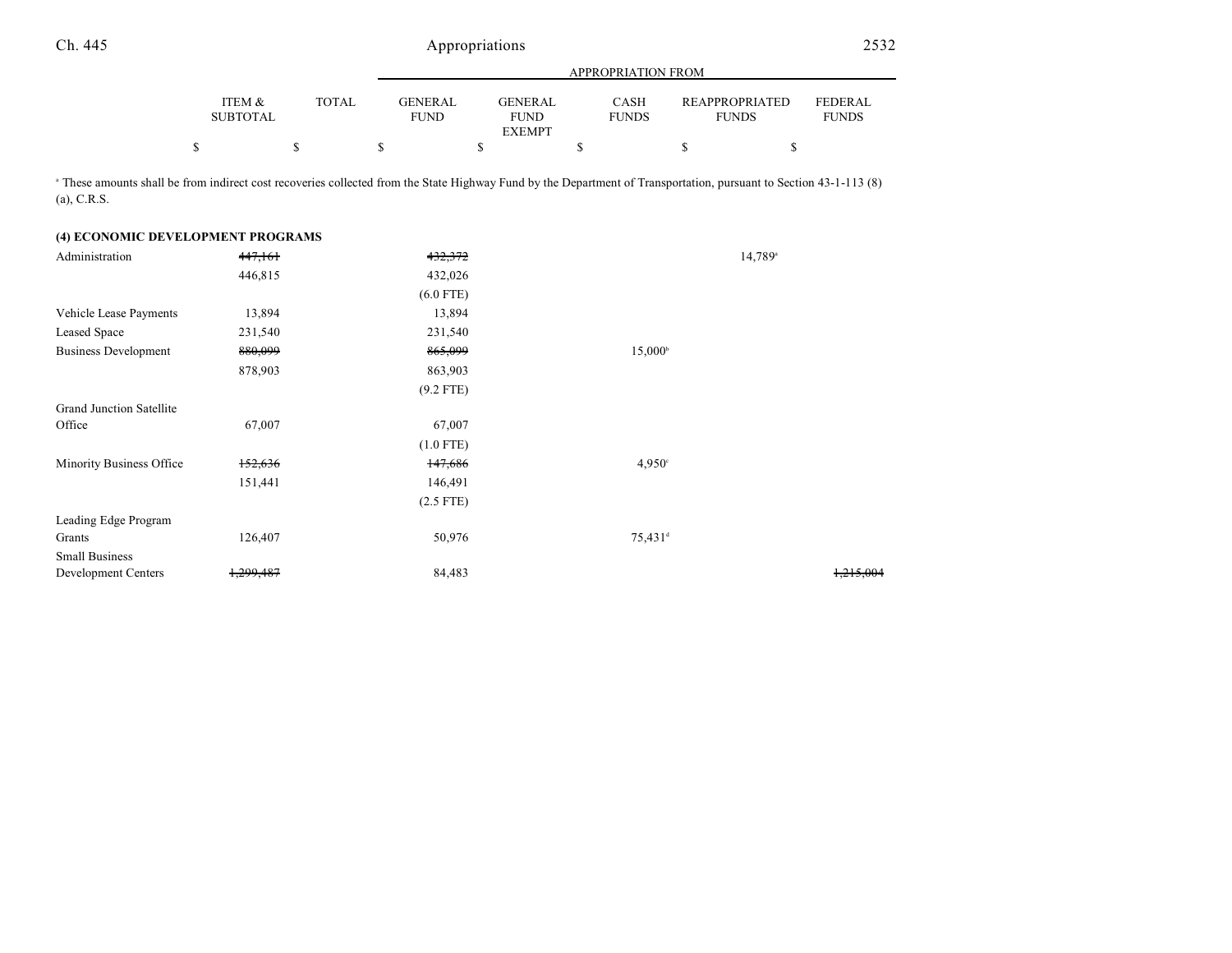|                                                                         |            | $(3.3$ FTE)    |                         |                     |             |
|-------------------------------------------------------------------------|------------|----------------|-------------------------|---------------------|-------------|
| Colorado Promotion -                                                    |            |                |                         |                     |             |
| Other Program Costs                                                     | 20,267,103 |                | 20,267,103              |                     |             |
|                                                                         | 20,265,298 |                | 20,265,298 <sup>e</sup> |                     |             |
|                                                                         |            |                | $(3.0$ FTE)             |                     |             |
| Economic Development<br>Commission - General<br>Economic Incentives and |            |                |                         |                     |             |
| Marketing                                                               | 992,804    | 992,804        |                         |                     |             |
|                                                                         |            | $(3.0$ FTE)    |                         |                     |             |
| Colorado First Customized                                               |            |                |                         |                     |             |
| Job Training                                                            | 2,725,022  | 2,725,022      |                         |                     |             |
|                                                                         |            |                |                         |                     |             |
| <b>CAPCO</b> Administration                                             | 81,312     |                |                         | 81,312 <sup>f</sup> |             |
|                                                                         |            |                |                         | $(2.0$ FTE)         |             |
| Council on the Arts                                                     | 2,360,137  |                | 1,600,034*              |                     | 760,103     |
|                                                                         | 2,359,591  |                |                         |                     | 759,557     |
|                                                                         |            |                | $(2.0$ FTE)             |                     | $(0.9$ FTE) |
| Film Incentives                                                         | 640,014    |                | 640,014h                |                     |             |
| New Jobs Incentives                                                     | 3,200,069  |                | 3,200,069               |                     |             |
|                                                                         |            |                |                         |                     |             |
| Ch. 445                                                                 |            | Appropriations |                         |                     | 2533        |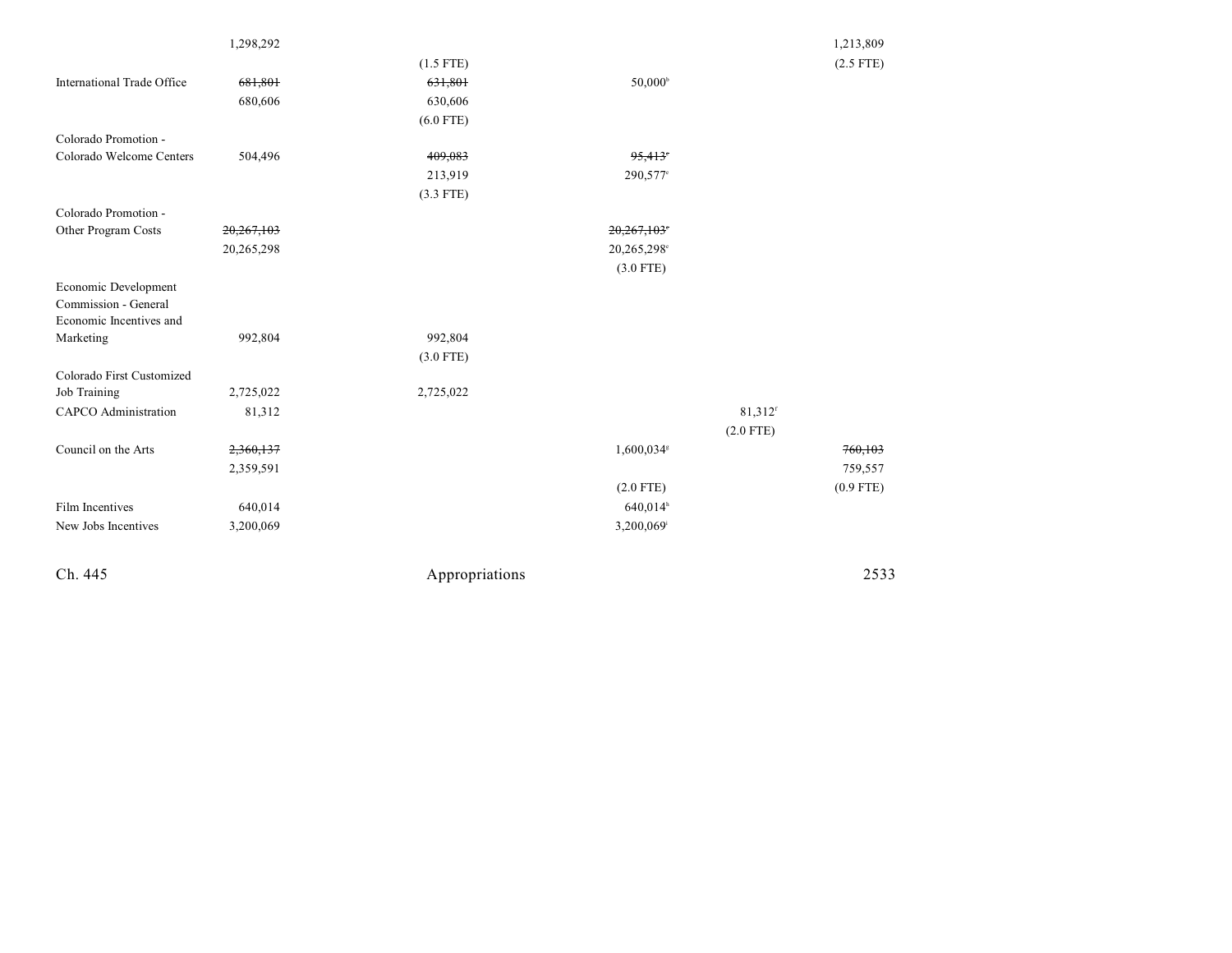|                          |                           |   |                          |                               |   |                                         |   | <b>APPROPRIATION FROM</b> |    |                                       |                         |
|--------------------------|---------------------------|---|--------------------------|-------------------------------|---|-----------------------------------------|---|---------------------------|----|---------------------------------------|-------------------------|
|                          | ITEM &<br><b>SUBTOTAL</b> |   | <b>TOTAL</b>             | <b>GENERAL</b><br><b>FUND</b> |   | GENERAL<br><b>FUND</b><br><b>EXEMPT</b> |   | CASH<br><b>FUNDS</b>      |    | <b>REAPPROPRIATED</b><br><b>FUNDS</b> | FEDERAL<br><b>FUNDS</b> |
|                          | \$                        | S |                          | \$                            | J |                                         | P |                           | D. | Ф                                     |                         |
| Indirect Cost Assessment | 14,855                    |   | 34,685,844<br>34,678,366 |                               |   |                                         |   | 66 <sup>j</sup>           |    |                                       | 14,789                  |

<sup>a</sup> This amount shall be from statewide indirect cost recoveries.

 $\,^{\circ}$  These amounts shall be from various fees collected.

<sup>e</sup> This amount shall be from the Minority Business Fund created in Section 24-49.5-104 (1), C.R.S.

<sup>d</sup> This amount shall be from grants and donations.

<sup>e</sup> These amounts shall be from reserves in the Colorado Travel and Tourism Promotion Fund created in Section 24-49.7-106 (2), C.R.S.

<sup>f</sup> This amount shall be from the Division of Insurance Cash Fund pursuant to Section 24-48.5-106 (3), C.R.S., for the Certified Capital Companies Program Administration.

<sup>8</sup> This amount shall be from the State Council on the Arts Cash Fund created in Section 24-48.8-109 (1), C.R.S.

<sup>h</sup> This amount shall be from the Film Incentives Cash Fund created in Section 24-46-105.8 (6) (a), C.R.S.

<sup>1</sup> This amount shall be from the New Jobs Incentives Cash Fund created in Section 24-46-105.7 (9) (a), C.R.S.

<sup>j</sup> This amount shall be from various cash fund sources collected by the Office of Economic Development.

#### **(5) OFFICE OF INFORMATION TECHNOLOGY**

#### **(A) Administration**

| Personal Services | <del>1,081,848</del> | 1,081,848       |           |
|-------------------|----------------------|-----------------|-----------|
|                   | 1.150.362            | 68.514          | 1,081,848 |
|                   |                      | $(13.0$ FTE $)$ |           |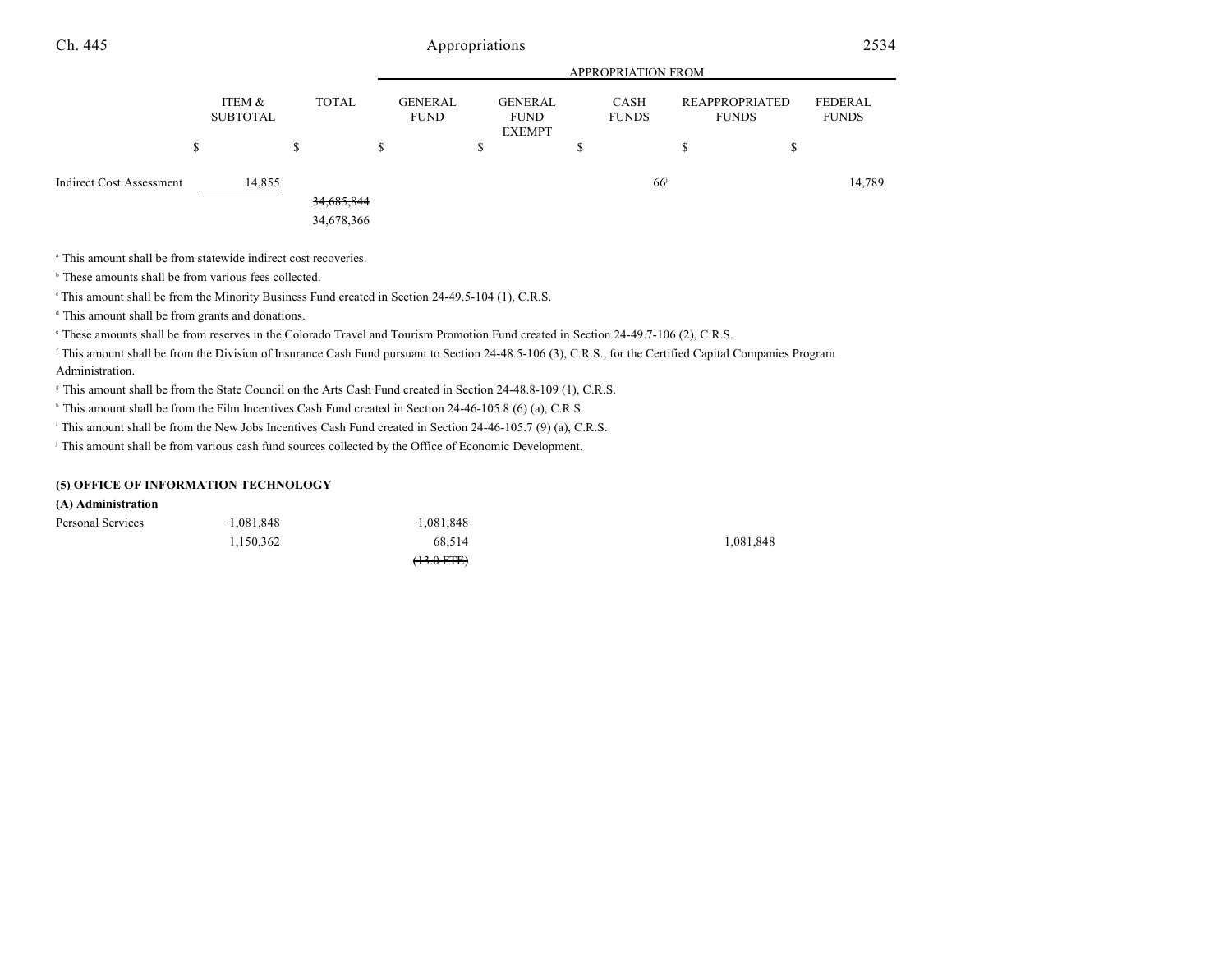|                                                      |           |         | $(13.0$ FTE)           |
|------------------------------------------------------|-----------|---------|------------------------|
| <b>Operating Expenses</b>                            | 150,268   | 150,268 |                        |
|                                                      |           |         | 150,268                |
| Legal Services for 26 hours                          | 1,953     | 1,953   |                        |
|                                                      |           |         | 1,953                  |
|                                                      | 1,234,069 |         |                        |
|                                                      | 1,302,583 |         |                        |
| (B) Office of the Chief Information Security Officer |           |         |                        |
| Program Costs                                        | 2,804,915 | 350,000 | 2,454,915 <sup>a</sup> |
|                                                      |           |         | $(2.0$ FTE)            |
|                                                      | 2,804,915 |         |                        |

Of this amount, \$2,378,263 shall be from various sources and from various departments and \$76,652 shall be from statewide indirect cost recoveries. <sup>a</sup>

#### **(C) Chief Information Officers in State Agencies**

| Personal Services | 1,692,186 | $1,692,186^{\circ}$ |
|-------------------|-----------|---------------------|
|                   |           | $(12.4$ FTE)        |
|                   | 1,692,186 |                     |

<sup>a</sup> This amount shall be from appropriations made to state agencies to defray the costs of chief information officers for the following departments: Agriculture, Corrections, Health Care Policy and Financing, Human Services, Labor and Employment, Local Affairs, Military and Veterans Affairs, Natural Resources, Personnel and Administration, Public Health and Environment, Public Safety, Regulatory Agencies, Revenue, and Transportation.

#### **(D) Statewide Information Technology Services**

Ch. 445 Appropriations 2535 (1) Administration Personal Services 419,800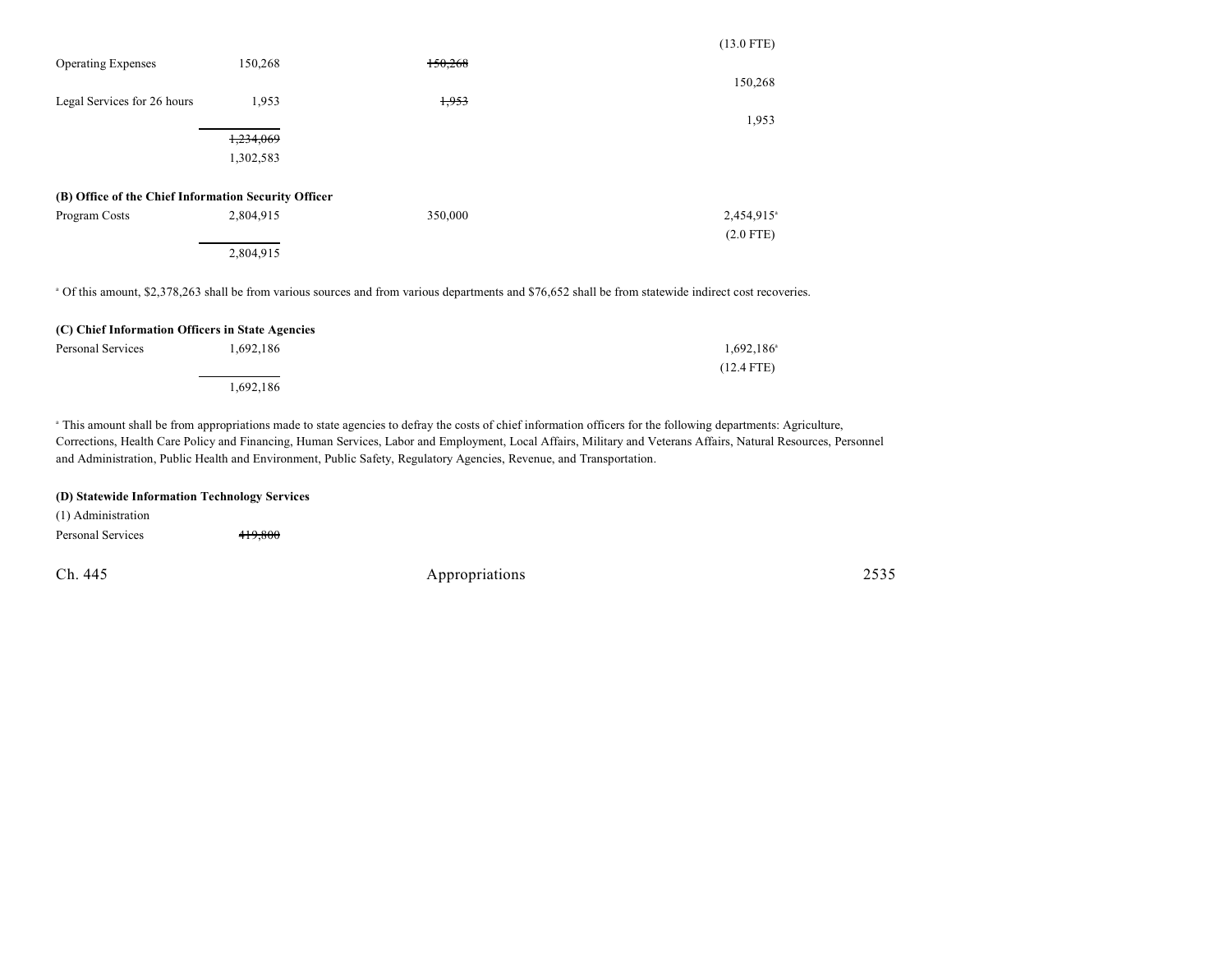|                           |                                 |        |              |                        |                                                | APPROPRIATION FROM   |        |                                |                                |
|---------------------------|---------------------------------|--------|--------------|------------------------|------------------------------------------------|----------------------|--------|--------------------------------|--------------------------------|
|                           | ITEM &<br><b>SUBTOTAL</b>       |        | <b>TOTAL</b> | GENERAL<br><b>FUND</b> | <b>GENERAL</b><br><b>FUND</b><br><b>EXEMPT</b> | CASH<br><b>FUNDS</b> |        | REAPPROPRIATED<br><b>FUNDS</b> | <b>FEDERAL</b><br><b>FUNDS</b> |
|                           | \$                              | ¢<br>D |              | \$                     | \$                                             | \$                   | ¢<br>Ф | \$                             |                                |
| <b>Operating Expenses</b> | 405,601<br>$(5.0$ FTE)<br>6,450 |        |              |                        |                                                |                      |        |                                |                                |
|                           | 426,250                         |        |              |                        |                                                |                      |        | $426,250$ <sup>*</sup>         |                                |
|                           | 412,051                         |        |              |                        |                                                |                      |        | $412,051$ <sup>a</sup>         |                                |

<sup>a</sup> This amount shall be from user fees from other state agencies deposited in the Telecommunications Revolving Fund created in Section 24-37.5-505 (1), C.R.S., and the Computer Services Revolving Fund created in Section 24-37.5-604 (2), C.R.S.

| (2) Internal Program Support |         |                        |
|------------------------------|---------|------------------------|
| Personal Services            | 817,731 | $817,731$ <sup>a</sup> |
|                              |         | $(11.0$ FTE)           |
|                              | 817,731 |                        |

<sup>a</sup> This amount shall be from funds appropriated to the Department of Personnel and Administration to provide internal program application support.

|               | (3) Statewide Information Technology Management |                          |
|---------------|-------------------------------------------------|--------------------------|
| Program Costs | <del>1,812,053</del>                            | $1,812,053$ <sup>*</sup> |
|               | 1.781.626                                       | $1,781,626$ <sup>a</sup> |
|               |                                                 | $(26.0$ FTE)             |
|               | <del>1.812.053</del>                            |                          |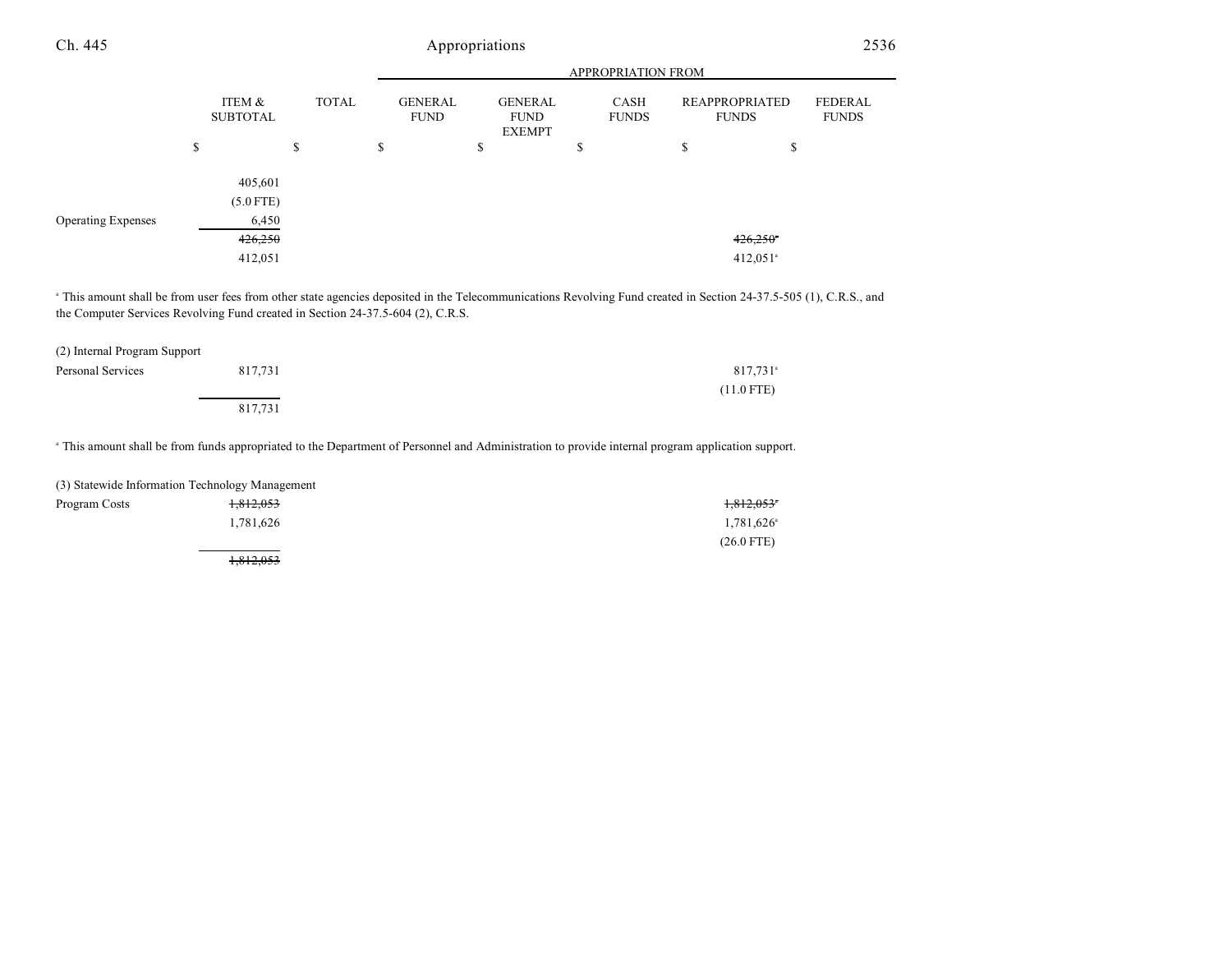#### 1,781,626

This amount shall be from appropriations made to state agencies for statewide information technology management. <sup>a</sup>

| (4) Geographic Information System |         |                        |
|-----------------------------------|---------|------------------------|
| Personal Services                 | 108,057 | $108,057$ <sup>a</sup> |
|                                   |         | $(1.0$ FTE)            |
|                                   | 108,057 |                        |

This amount shall be from appropriations made to the Office of Homeland Security. <sup>a</sup>

| (5) Customer Services     |              |
|---------------------------|--------------|
| Personal Services         | 917,727      |
|                           | $(12.0$ FTE) |
| <b>Operating Expenses</b> | 14,625       |
|                           | 932,352      |

<sup>a</sup> This amount shall be from user fees from other state agencies deposited in the Telecommunications Revolving Fund created in Section 24-37.5-505 (1), C.R.S., and the Computer Services Revolving Fund created in Section 24-37.5-604 (2), C.R.S.

| (6) Order Billing         |              |
|---------------------------|--------------|
| Personal Services         | 662,877      |
|                           | 635,697      |
|                           | $(10.0$ FTE) |
| <b>Operating Expenses</b> | 10,750       |
|                           | 673,627      |
|                           |              |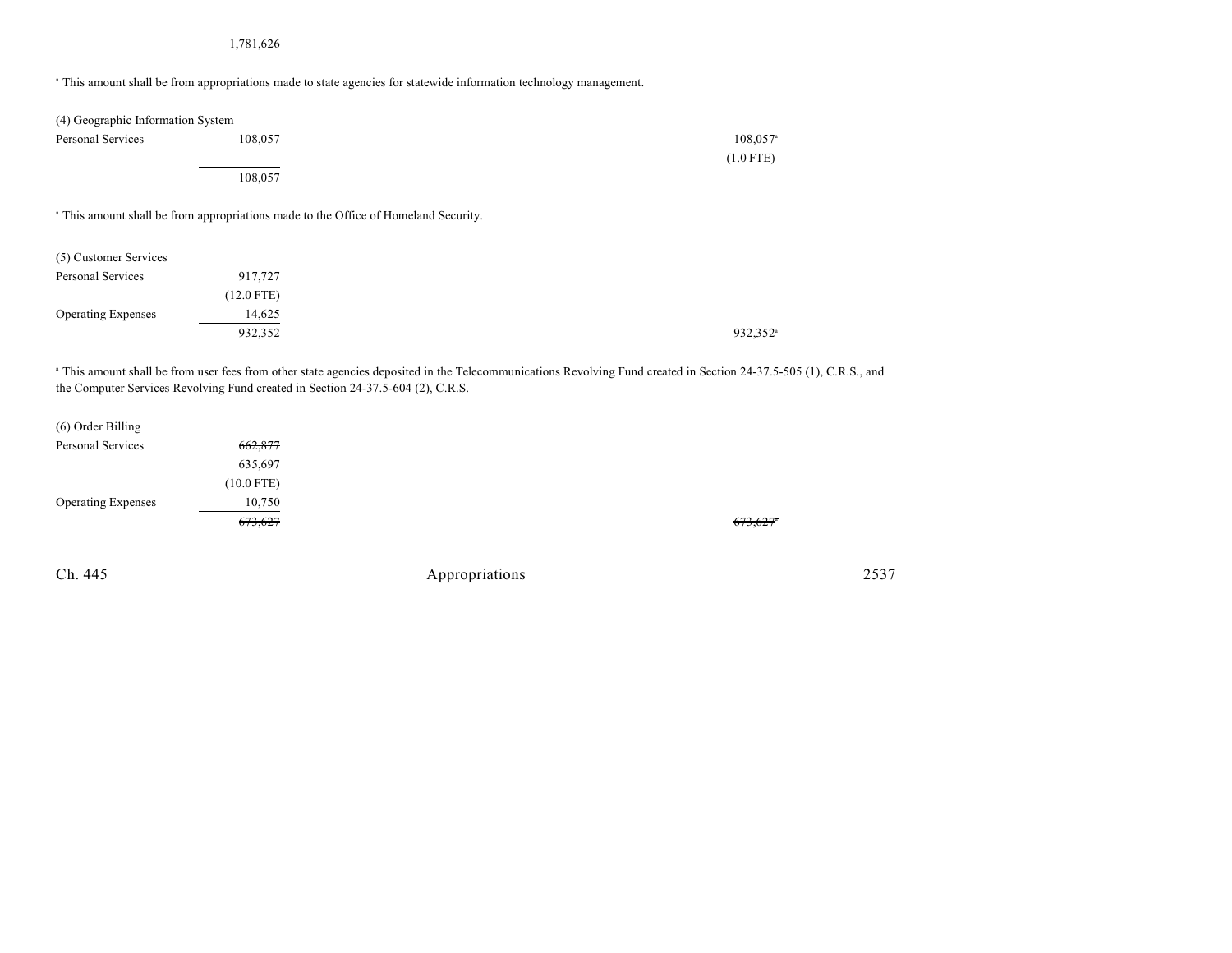|                                           |                               | <b>APPROPRIATION FROM</b>                      |                             |                                       |                                |  |  |  |
|-------------------------------------------|-------------------------------|------------------------------------------------|-----------------------------|---------------------------------------|--------------------------------|--|--|--|
| ITEM &<br><b>TOTAL</b><br><b>SUBTOTAL</b> | <b>GENERAL</b><br><b>FUND</b> | <b>GENERAL</b><br><b>FUND</b><br><b>EXEMPT</b> | <b>CASH</b><br><b>FUNDS</b> | <b>REAPPROPRIATED</b><br><b>FUNDS</b> | <b>FEDERAL</b><br><b>FUNDS</b> |  |  |  |
| \$<br>S                                   | S                             | \$                                             | S                           | S                                     |                                |  |  |  |
| 646,447                                   |                               |                                                |                             | 646,447 <sup>a</sup>                  |                                |  |  |  |

<sup>a</sup> This amount shall be from user fees from other state agencies deposited in the Telecommunications Revolving Fund pursuant to Section 24-37.5-505 (1), C.R.S.

| (7) Communications Services     |              |
|---------------------------------|--------------|
| <b>Personal Services</b>        | 3,567,121    |
|                                 | 3,444,445    |
|                                 | $(46.0$ FTE) |
| <b>Operating Expenses</b>       | 134,631      |
| Training                        | 22,000       |
| Utilities                       | 165,002      |
| Snocat Replacement              | 230,520      |
| Local Systems                   |              |
| Development                     | 121,000      |
| <b>Indirect Cost Assessment</b> | 474,771      |
|                                 | 4,715,045    |
|                                 | 4,592,369    |

This amount shall be from reserves in the Public Safety Communications Trust Fund created in Section 24-37.5-506 (1), C.R.S. <sup>a</sup>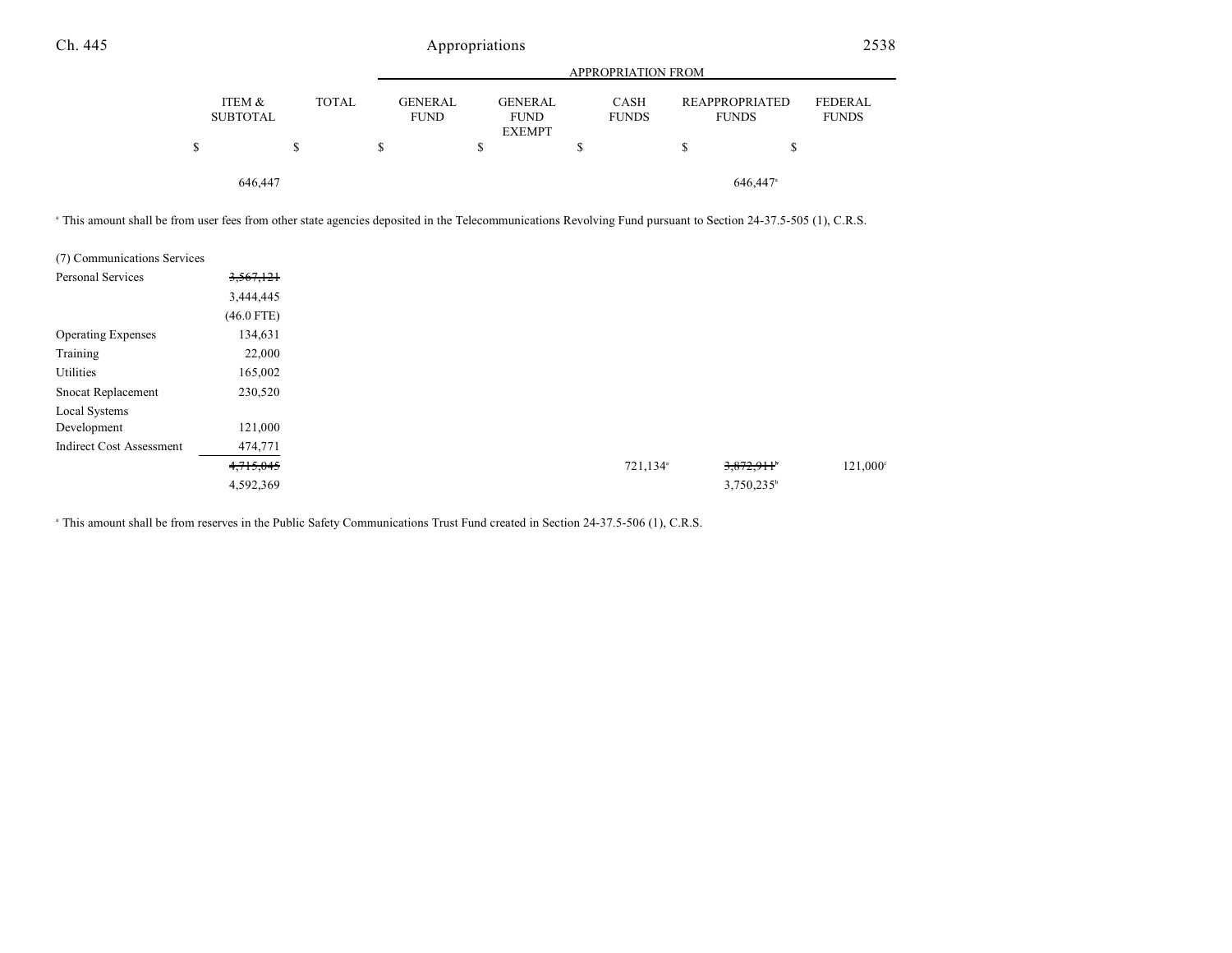<sup>b</sup> Of this amount, \$3,806,760 \$3,684,084 shall be from fees from user agencies, and \$66,151 shall be from the Department of Public Health and Environment from unexpended moneys in the Emergency Medical Services Account within the Highway Users Tax Fund that are not distributed to counties pursuant to Section 25-3.5-603 (3), C.R.S.

This amount reflects funds anticipated to be from the National Oceanic and Atmospheric Administration and is shown for informational purposes only. <sup>c</sup>

| (8) Network Services                    |                            |                |
|-----------------------------------------|----------------------------|----------------|
| <b>Personal Services</b><br>1,525,435   |                            |                |
| 1,511,236                               |                            |                |
| $(17.0$ FTE)                            |                            |                |
| 16,200,371<br><b>Operating Expenses</b> |                            |                |
| Toll-free Telephone Access              |                            |                |
| to Members of the General               |                            |                |
| 25,000<br>Assembly                      |                            |                |
| 202,616<br>Indirect Cost Assessment     |                            |                |
| 17,953,422                              | $1,200,000.0$ <sup>a</sup> | 16,753,422     |
| 17,939,223                              |                            | $16,739,223^b$ |

<sup>a</sup> This amount shall be from user fees from non-state agencies deposited in the Telecommunications Revolving Fund created in Section 24-37.5-505 (1), C.R.S. <sup>b</sup> This amount shall be from fees from user agencies deposited in the Telecommunications Revolving Fund created in Section 24-37.5-505 (1), C.R.S.

| (9) Computer Services     |              |
|---------------------------|--------------|
| <b>Personal Services</b>  | 2,745,773    |
|                           | 2,715,408    |
|                           | $(36.3$ FTE) |
| <b>Operating Expenses</b> | 6,181,350    |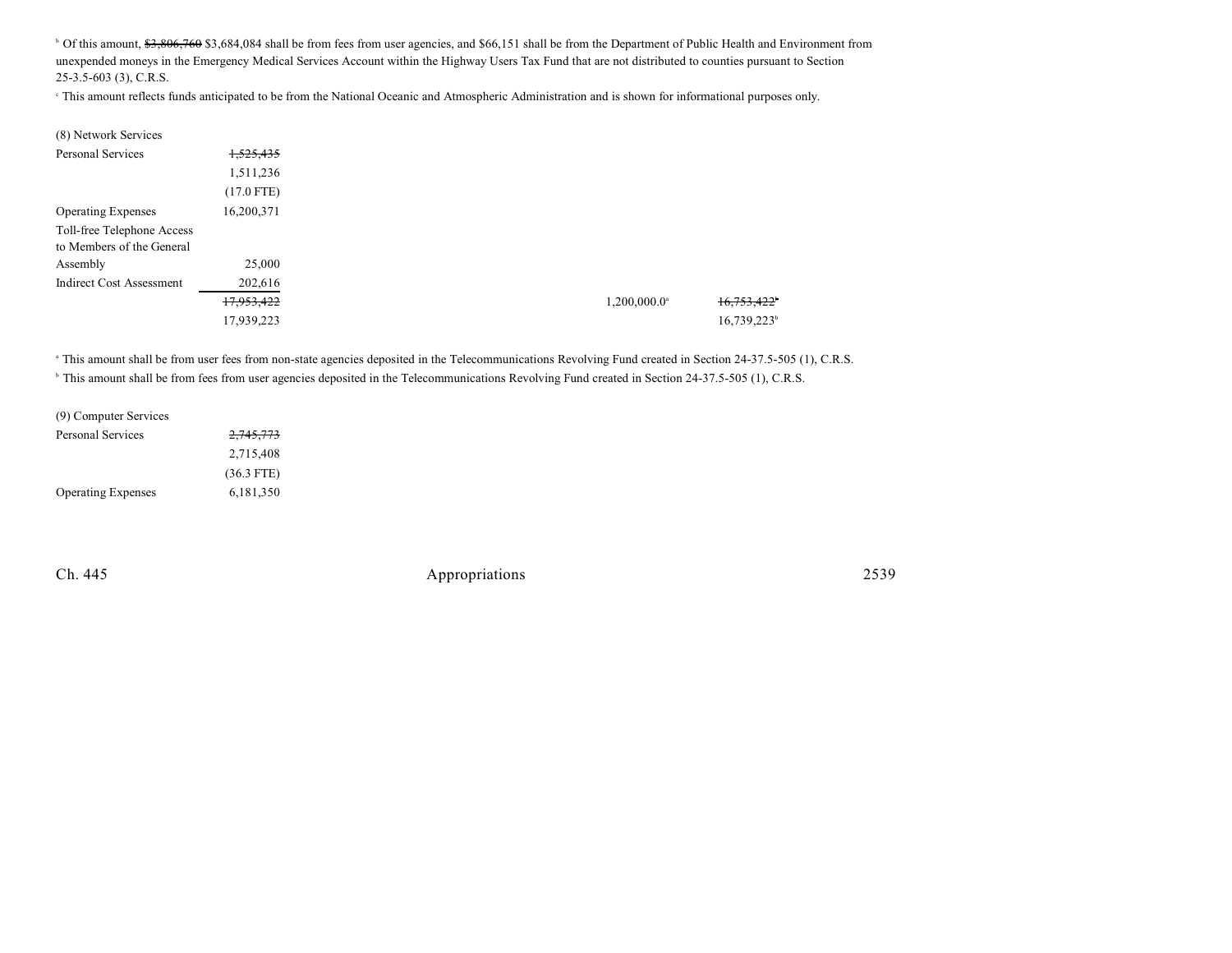|                                                                                                      |                                              |              |  |                               | <b>APPROPRIATION FROM</b> |                                                |  |   |                             |                                       |                                                    |                                |  |
|------------------------------------------------------------------------------------------------------|----------------------------------------------|--------------|--|-------------------------------|---------------------------|------------------------------------------------|--|---|-----------------------------|---------------------------------------|----------------------------------------------------|--------------------------------|--|
|                                                                                                      | ITEM &<br><b>SUBTOTAL</b>                    | <b>TOTAL</b> |  | <b>GENERAL</b><br><b>FUND</b> |                           | <b>GENERAL</b><br><b>FUND</b><br><b>EXEMPT</b> |  |   | <b>CASH</b><br><b>FUNDS</b> | <b>REAPPROPRIATED</b><br><b>FUNDS</b> |                                                    | <b>FEDERAL</b><br><b>FUNDS</b> |  |
|                                                                                                      | \$                                           | P.           |  | \$                            |                           | \$                                             |  | S |                             | P                                     | \$                                                 |                                |  |
| Rental, Lease, or<br>Lease/Purchase of Central<br>Processing Unit<br><b>Indirect Cost Assessment</b> | 336,034<br>678,807<br>9,941,964<br>9,911,599 |              |  |                               |                           |                                                |  |   | $2,328^{\circ}$             |                                       | 9,939,636 <sup>b</sup><br>$9,909,271$ <sup>b</sup> |                                |  |

<sup>a</sup> This amount shall be from various local governments deposited in the Computer Services Revolving Fund created in Section 24-37.5-604 (2), C.R.S.

<sup>b</sup> This amount shall be from fees from user agencies deposited in the Computer Services Revolving Fund created in Section 24-37.5-604 (2), C.R.S.

| (10) Technology Management Unit |              |                        |  |
|---------------------------------|--------------|------------------------|--|
| Personal Services               | 2,990,203    |                        |  |
|                                 | $(35.5$ FTE) |                        |  |
| <b>Operating Expenses</b>       | 529,371      |                        |  |
|                                 | 3,519,574    | 3,519,574 <sup>a</sup> |  |

This amount shall be from user fees from other state agencies deposited in the Telecommunications Revolving Fund created in Section 24-37.5-505 (1), C.R.S., and the Computer Services Revolving Fund created in Section 24-37.5-604 (2), C.R.S.

### 46,631,245 46,460,713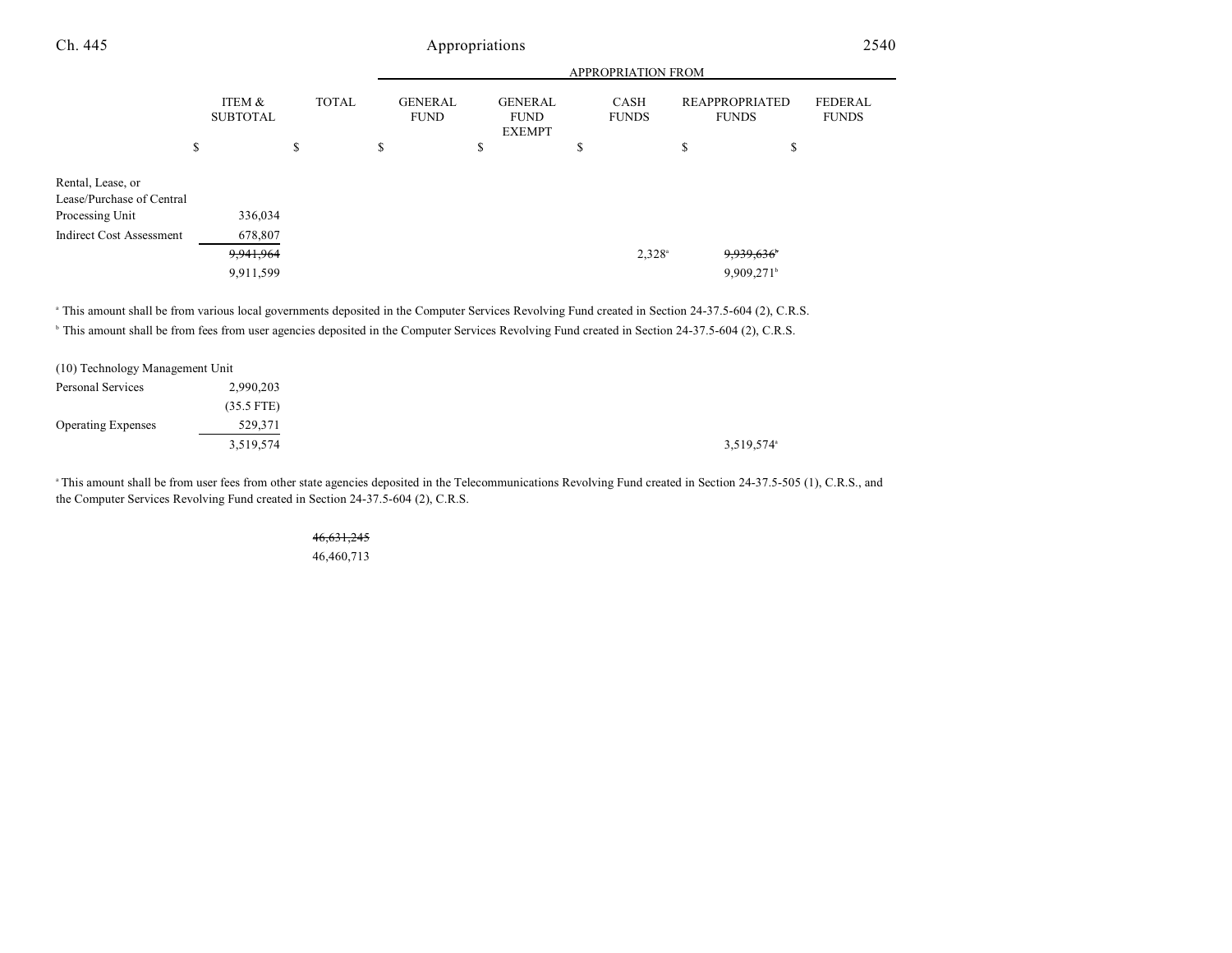| <b>TOTALS PART IV</b>  |               |              |              |              |              |
|------------------------|---------------|--------------|--------------|--------------|--------------|
| (GOVERNOR-             |               |              |              |              |              |
| <b>LIEUTENANT</b>      |               |              |              |              |              |
| <b>GOVERNOR- STATE</b> |               |              |              |              |              |
| PLANNING AND           |               |              |              |              |              |
| <b>BUDGETING</b> )     | \$143,366,426 | \$15,995,165 | \$45,325,185 | \$49,064,090 | \$32,981,986 |
|                        | \$142,143,688 | \$13,434,406 | \$45,528,601 | \$50,198,695 |              |